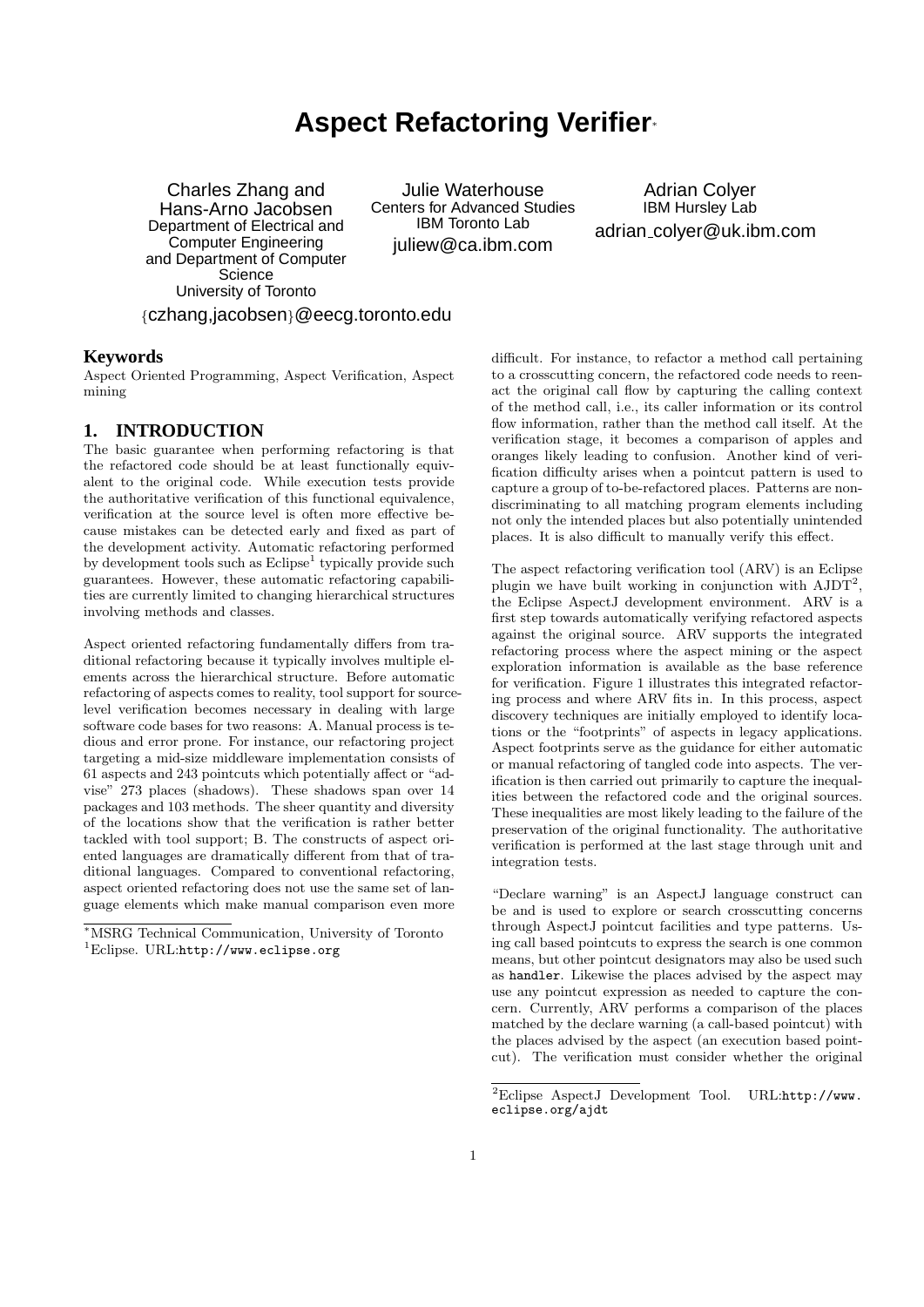

Figure 1: Integrated Mining - Refactoring - Verification Process

and the refactored program are functionally equivalent which involves a comparison of both the places advised, and also the logic contained in the advice.

This comparison can lead to three possible results:

- 1. Equivalence: This is the desired result, original and refactored systems are equivalent with respect to the refactored aspect.
- 2. Under-Refactoring: This would allow the user to easily see places in the code that the aspect does not match the tangled logic.
- 3. Over-Refactoring: This shows places in the refactored code where the refactored implementation is providing advice, but the tangled logic was not indicating a need for such advice. In our experience most of the time when this situation occurs, the aspect is right and the comparison is highlighting a bug in the original program. In either case, the user needs to be made aware of the difference so that it can be investigated and appropriate action taken.

ARV is integrated with the AspectJ Development Tool Eclipse Plugin (AJDT) and can be accessed through two views: the ARV specification view and the difference view. These two views must be explicitly opened as in Figure 2 (a). Currently, a specific AJDT project must be selected (Figure 2 (b)) in ARV before it can be analyzed. ARV collects data about pointcuts and their affecting locations in the code while AJDT builds the project. The comparison functionality is available after the project is built by AJDT. Figure 3 shows the verifier in action.

# **2. ASPECT REFACTORING VERIFICAITON**

Let us illustrate of the use of ARV through an aspect oriented refactoring effort performed on JHotdraw<sup>3</sup> , an open source Java GUI framework. Our goal in this example is to refactor two functionalities: observers and assertions. They are widely considered as crosscutting concerns and better modularized in aspect modules. For illustration purposes,



Figure 2: a. Open ARV Views b. Select Project



Figure 4: Declare warnings

we have manually injected some assertion calls into the code base which re-enforce certain existing validity checking policies in the original application. Our refactoring process starts with the use of the AspectJ construct "declare warning" for capturing where observers and assertions occur in the code base as shown in the code snippet 4. Alternatively, an aspect mining tool such as Prism [3] could be used for this purpose. For simplicity, we here only capture the calls to a particular listener FigureChangeListener. Figure 5 shows the AJDT crosscutting view (right) of this pointcut and one instance of captured calls (left).

#### **2.1 Under-refactoring**

Under-refactoring means that, when refactored into aspects, the original functionality is insufficiently preserved. This can happen because the joinpoints in the refactored aspects need to be composed differently than the joinpoints used in "declare warning". Using our listener example, the legacy code captured by the "call" based joinpoint in "declare warning"(Figure 4, line 2) must be rewritten as "execution" based joinpoints in code snippet 6. In this simple example, a under-refactoring occurs since the aspect code only refactors one of the four places captured using "declare warning". And under-refactored places can be easily shown in ARV by firstly selecting both the "decare warning" poincut and the refactored pointcut and clicking the "compare" button, illustrated in Figure 7. The "Verification Results" view initially shows all captured places of both sides as in Figure 8. Selecting the "Show under-refactored" option shows



Figure 5: Disclosed code by Declare-Warnings

 $^3\mathrm{JHotdraw}$   $\mathrm{URL:}$ www.jhotdraw.org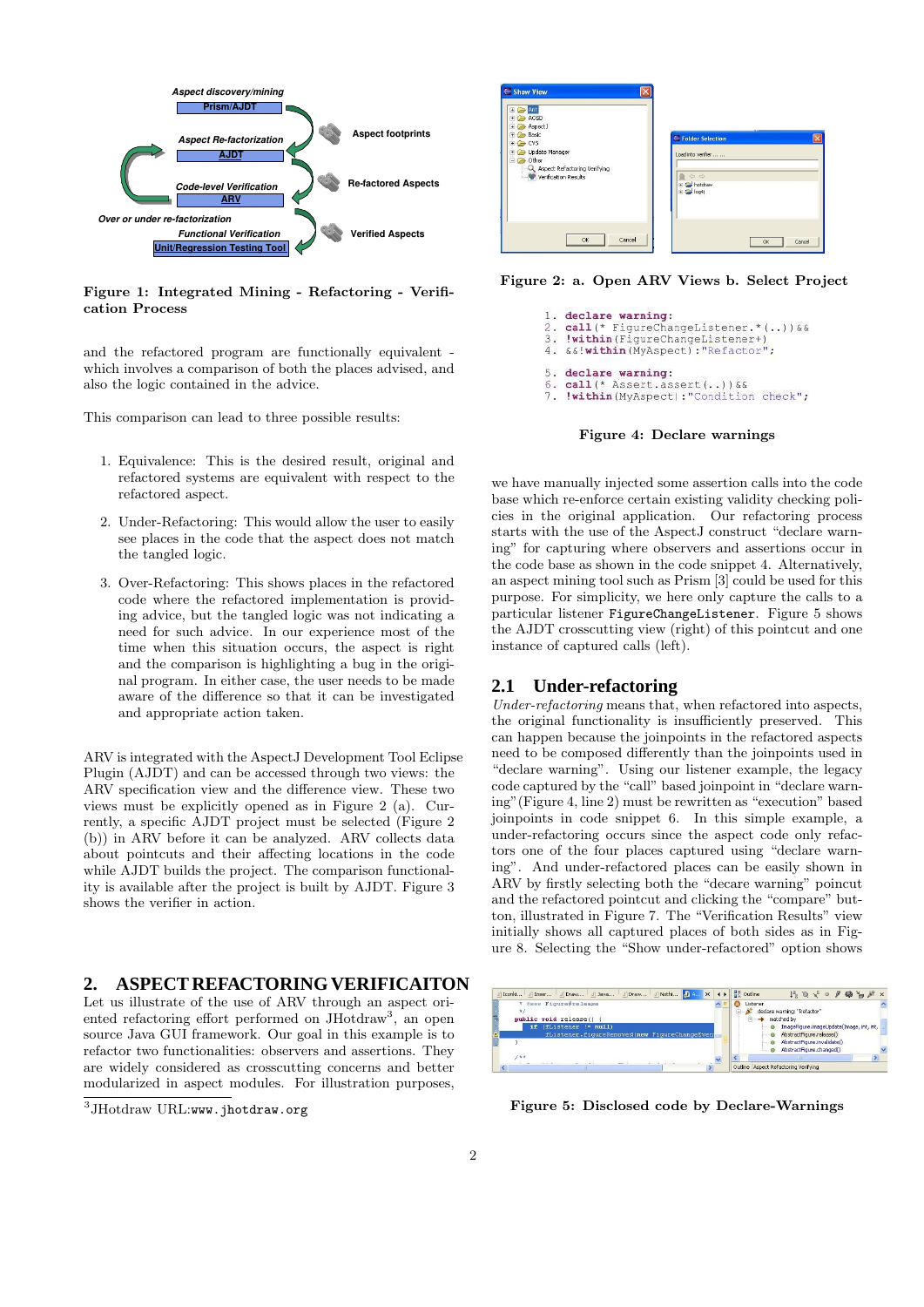

Figure 3: The Aspect Refactoring Verifier

H.ifa.draw.standard.AbstractFigure.changed() - C:\e21\ecli



Figure 6: Refactor into aspects

on the left pane the three places still need to be refactored as illustrated in Figure 9. Though obvious and unnecessary in our simple scenario, the number of matched places can grow extremely large in the large scale refactoring and become tedious to verify manually.



Figure 7: Selecting Pointcuts for Comparison

# **2.2 Over-refactoring**

 $\overline{\phantom{0}}$  x -<br>● (CH. Fa.draw.standard.AbstractFigure.invalidate() - C:\e21\eclpse\runtime-worksp<br>● CH. Fa.draw.standard.AbstractFigure.changed() - C:\e21\eclpse\runtime-worksp<br>● CH.Fa.draw.figures.ImageFigure.imageUpdate(Image, int, orksn @ Showing under refactored glaces **A** Show compact view **A** Show over-refactored

Figure 8: Results of Comparison

(e21\eclipse\runtime-wor<br>e, int, int, int, int, int) - (

.<br>rksp: @ CH.ifa.draw.standard.AbstractFigure.release() - C:\e21\eclipse\

 $\rightarrow x$ 

Figure 9: Showing under-refactored places

Over-refactoring means the refactored aspects extends the original functionality by injecting it at more locations in the code base as compared to the pre-refactored version. To illustrate over-refactoring, we made a minor modification to the original code as shown in Figure 10 which uses a generic assertion to replace the direct use of exceptions. The original code (top part) represents a validating policy enforcing the checking of the "nullness" of the singleton Iconkit. This validation policy can be nicely captured in AspectJ in Figure 11. Following the same steps as the previous example, by selecting "Show over-refactored" ARV outputs four overrefactored places illustrated in Figure 12. Double clicking one of the reported locations opens the code editor and reveals the consistency of enforcing this validation policy in the original code as show in Figure 13.

#### **2.3 Current Limitation**

Both over and under refactoring are computed by filtering out identical call sites captured by pointcuts from both sides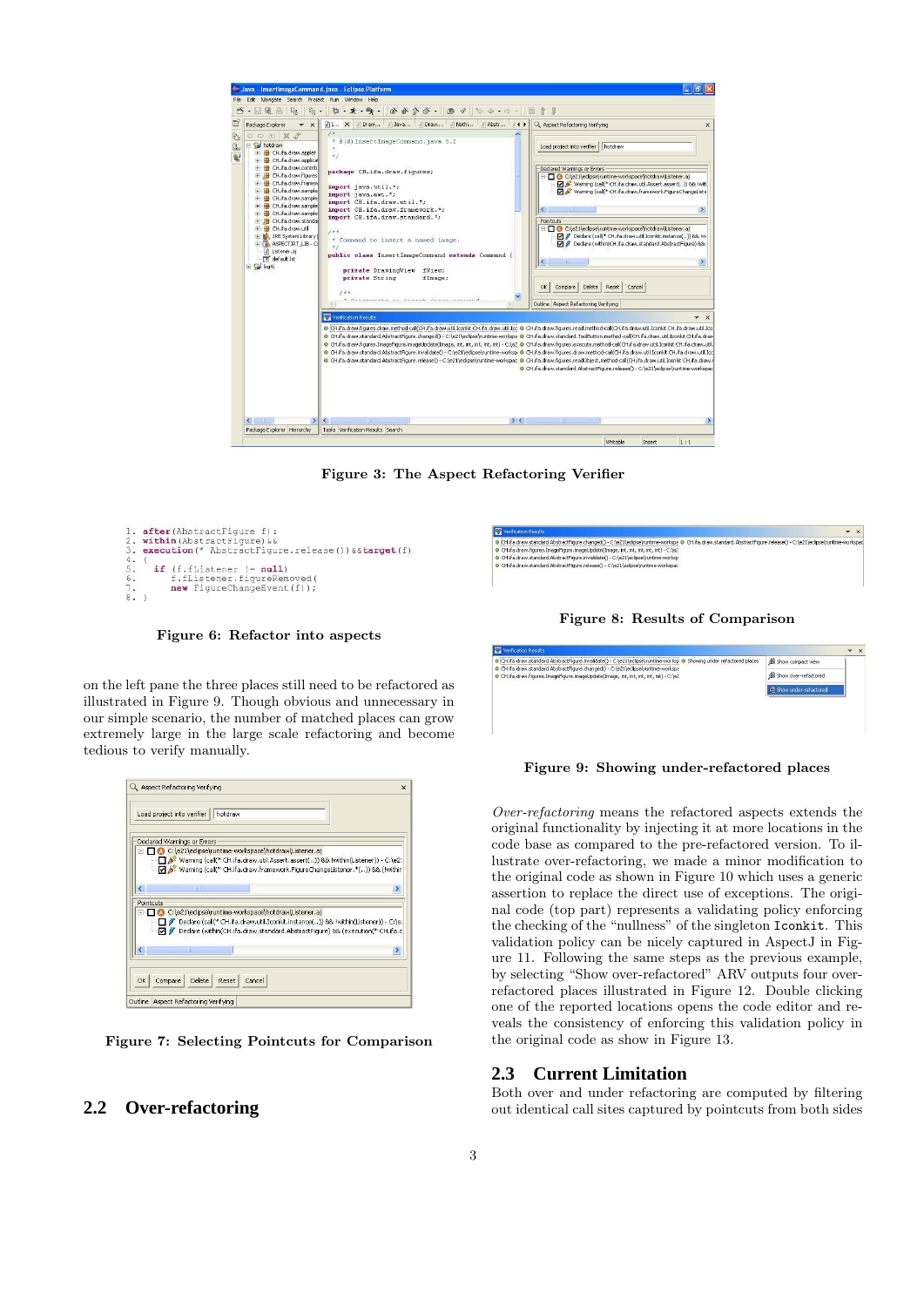

Figure 10: Rewriting Exception Handling in Assertion

```
before():call(*
Iconkit.instance(..))&&!within(MyAspect){
         Assert.assert(Iconkit.instance()!=null,<br>"Iconkit instance not set");
\lambda
```
Figure 11: Enforcing Validation in AspectJ

| · CH.ifa.draw.figures.execute.method-call(CH.ifa.draw.util.Iconkit CH.ifa.d |
|-----------------------------------------------------------------------------|
| · CH.ifa.draw.figures.readObtect.method-call(CH.ifa.draw.util.Iconkit CH.if |
| · CH.ifa.draw.standard.ToolButton.method-call(CH.ifa.draw.util.Iconkit CH.  |
| · CH.ifa.draw.figures.read.method-call(CH.ifa.draw.util.Iconkit CH.ifa.draw |
|                                                                             |
|                                                                             |
|                                                                             |

Figure 12: Showing Over-refactoring



Figure 13: Over-refactoring Reveals Inconsistency in Original Code

of the comparison. Currently, the test for the equality between two call site are evaluated as whether they affect the same method. The exact locations of the call sites cannot be used since "declare warning" and the refactored "execution" based pointcuts typically have different pointcut shadows, i.e., different line positions. ARV, in addition to the method name, also displays the exact locations of the call sites for further verification. Although this verification is done manually, ARV narrows the number of matches and provides direct views to facilitate such verifications.

### **3. RELATED WORK**

We are not aware of past or current project that are immediately related to the ARV project described in this paper. ARV intends to be a tool to capture the corsscutting difference between original and refactored program. In that sense, ARV has similar objectives to tools identifying the difference between two input files, like the common UNIX diff tool. In current aspect oriented refactoring approaches, rigorous principles and refactoring algorithms are applied to provide a certain degree of guarantees for the correctness of the refactored code. Ettinger and Verbaere [1] propose to use aspects to refactor program slices. They have built a refactoring tool, Nate, to support the static slicing of a small subset of Java through the use of a demand-driven inter-procedural slicing algorithm. The ART tool [2] aims at leveraging program dependence graphs(PDG) to enable certain types of refactoring. Refactoring based on slicing techniques or PDGs can algorithmically ensure the equivalence between the original source and the refactored code.

#### **4. CONCLUSION**

The goal of ARV is to help ensuring of the completeness and the correctness of using AOP to refactor large legacy systems. The current implementation of ARV focuses on comparing call sites, i.e., comparing call sites captured through the "declare warning" constructs with the affected call sites by the refactored aspects. In addition to listing call sites for both sides of the comparison, ARV provides two additional perspectives. The under-refactoring view lists all call sites which are intended but failed to be refactored. This typically means programming errors in the refactoring process. The over-refactoring view lists new call sites in the legacy code that are affected by refactored aspects. These call sites typically mean bugs in the original code.

The ongoing focus of ARV is the effective verification of refactored aspects at the code level. That is, for certain refactoring cases, it is also possible to ensure the advice body is an equivalent transformation of the original code and applies at correct places, i.e., before, after, or around the original methods.

#### **Acknowledgments**

This research has been supported in part by an NSERC grant and in part by an IBM CAS fellowship for the first author. The authors are very grateful for this support.

#### **5. REFERENCES**

[1] Ran Ettinger and Mathieu Verbaere. Untangling: a slice extraction refactoring. In AOSD '04: Proceedings